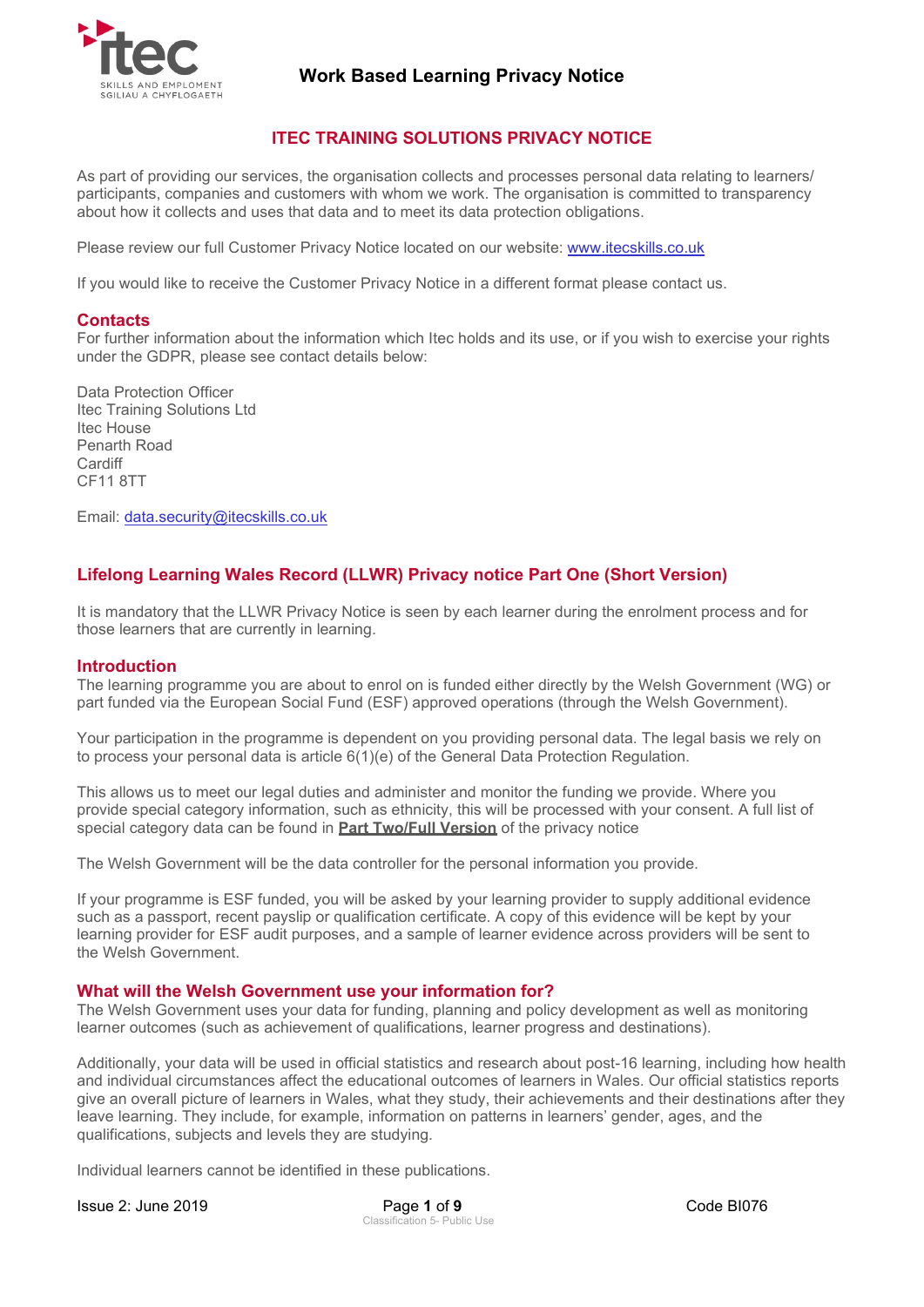

Research organisations will also use post-16 learner data to evaluate Welsh education policies and programmes. As part of these evaluations, they may also conduct optional learner surveys, which will assess the impact of a programme on the individual learner as well as contribute to future Welsh Government policy development; for example, establishing how much apprentices are paid, which then contributes to developing a national minimum wage policy.

In order for the Welsh Government to evaluate the impact of its programmes on certain groups of learners, we will link your data with other educational records we hold, such as the Pupil Level Annual Schools Census, Welsh Examinations Database and Higher Education Statistics Authority. We use this linked data to help us understand the progress and outcomes of learners in Wales, to inform our research, performance measures and statistical publications. We may also share this linked data with researchers and with our partners, including Estyn and Qualifications Wales, to help them carry out their own data analysis to inform inspections and reviews. Individual learners cannot be identified in the linked data we share with our partners.

For a more detailed list of how your data is used, please refer to Part Two/Full Version of this privacy notice or **[click here.](#page-3-0)**

## **Who the Welsh Government shares your data with and why**

Please **click here** or go to **<https://gov.wales/lifelong-learning-wales-record-privacy-notice-2019>** for the Part Two/Full Version of the privacy notice for a complete explanation of who we share your data with and why.

## **Your rights and choices under the General Data Protection Regulation (GDPR) include:**

- Access to the personal data the Welsh Government holds on you;
- Requiring the Welsh Government to rectify inaccuracies in that data;
- Objecting to processing on grounds relating to your particular situation (in some circumstances);
- Restricting processing (in some circumstances);
- Having your data erased (in certain circumstances);
- Lodging a complaint with the Information Commissioner's office (ICO) who is the independent regulator for data protection.

### **How long will the Welsh Government keep your data for?**

| Data Type                                                                         | <b>Data Retention Period</b>                                               | Data Uses                                                                                                                                                                                                                                                                            |  |  |
|-----------------------------------------------------------------------------------|----------------------------------------------------------------------------|--------------------------------------------------------------------------------------------------------------------------------------------------------------------------------------------------------------------------------------------------------------------------------------|--|--|
| Further Education and<br><b>Adult Learning</b>                                    | Your data will be deleted after 10 years                                   | This enables the Welsh Government to<br>analyse learner data and create reports over<br>a period of time. These reports will be used to<br>help inform policy decisions or to forecast<br>future funding. Where learning is ESF funded<br>data is kept so that it can be checked and |  |  |
| Work Based Learning                                                               | Your data will be deleted 10 years after<br>the end of the contract period |                                                                                                                                                                                                                                                                                      |  |  |
| <b>Welsh For Adults</b>                                                           | Your data will be deleted after six years                                  | audited. The timescales for keeping data are<br>decided by the European Union.                                                                                                                                                                                                       |  |  |
| Your data will be kept for a longer period for statistical and research purposes. |                                                                            |                                                                                                                                                                                                                                                                                      |  |  |

### **Contacts**

For further information about the information which the Welsh Government holds and its use, or if you wish to exercise your rights under the GDPR, please write to us using the details below: Data Protection Officer

Welsh Government Cathays Park Cardiff CF10 3NQ Email: [dataprotectionofficer@gov.wales](mailto:dataprotectionofficer@gov.wales)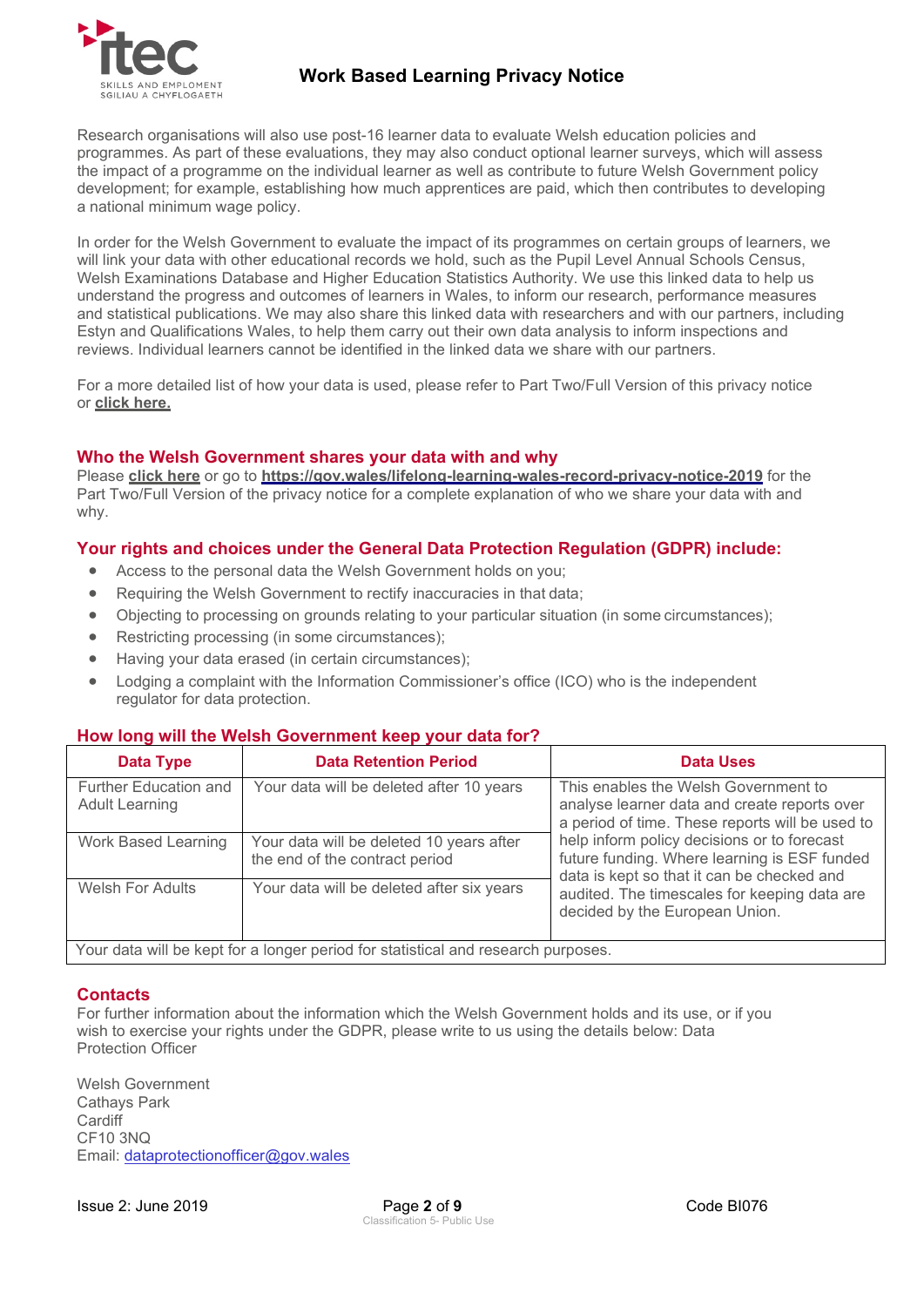

To contact the Information Commissioner's Office, please see details below: Wycliffe House Water Lane Wilmslow **Cheshire** SK9 5AF 02920 678400 (Wales helpline) or 0303 123 1113 (UK helpline)

Website: **[Home | ICO](https://ico.org.uk/)**

## **Notifications of changes**

This Privacy notice was last updated on 01 May 2019 and we keep it under regular review to make sure it is up to date and accurate. We will always notify you of changes to the use of your data via this Privacy notice and your provider. All of the Welsh Government's processing will comply with data protection legislation.

If you prefer not to supply your special category data at any time, you must contact your learning provider who will update your record.

**<https://gov.wales/lifelong-learning-wales-record-privacy-notice-2019>**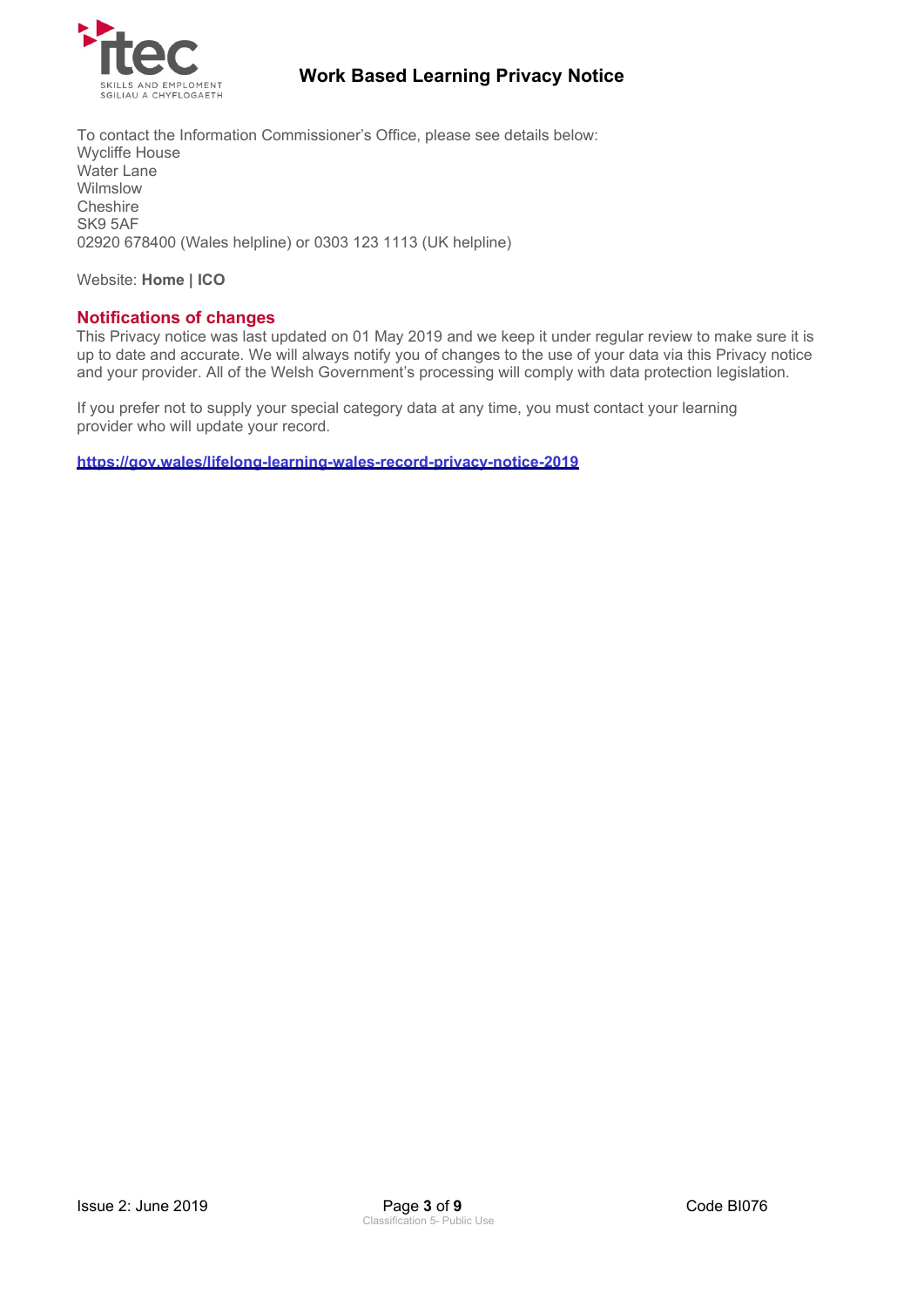

## <span id="page-3-0"></span>**Lifelong Learning Wales Record (LLWR) Privacy notice Part Two (Full**

## **Version)**

It is mandatory that the LLWR Privacy Notice is seen by each learner during the enrolment process and for those learners that are currently in learning

## **What personal information about you is collected and used by the Welsh Government?**

Personal data is collected by providers about you and sent to the Welsh Government for the LLWR, the data collection system for Further Education, Work Based Learning, Adult Learning and Welsh for Adults. As defined in the General Data Protection Regulation, your personal data is your:

- Unique learner identifier (created by the Welsh Government)
- Learner Identifier number (created by your learning provider)
- **Surname**
- Forename(s)
- **Address**
- Postcode
- Telephone number
- National Insurance Number
- Gender
- Surname at 16
- Date of birth
- National identity
- The last school you attended
- The year you left school
- A unique learner number (created by the Learning Records Service)
- Whether you are a migrant worker
- Learning Difficulty or Disability indicator
- Postcode (at start of learning programme)

The Welsh Government also processes special category data on learners':

- **Ethnicity**
- Disability type
- Health condition

Providing this data is optional.

Please see **[Annexe A](#page-6-0)** for a list of the non-personal data fields Welsh Government collect

### **How will your data by used by the Welsh Government internally?**

- In evaluations of programmes and projects, to inform decision on future policies for post 16 learning;
- To measure the outcomes of post-16 learning, including learners' achievement of qualifications, progress and destinations;
- To allocate and monitor funding of post-16 learning, including learning which is jointly funded by European Social Fund approved operations;
- By Welsh Government auditors, who check data on a monthly basis to ensure that work based learning providers are delivering what's outlined in their contract or funding agreement with the Welsh Government;
- To promote equality and diversity on post-16 learning across Wales, to help ensure that we comply with the Equality Act 2010;
- To produce anonymous official statistics on post-16 learning in Wales.

### **How will your data be used by the Welsh Government and with whom externally?**

- The Welsh Government links your data internally and with external government bodies such as the **Department for Work and Pensions,** to evaluate the impact of learning programmes such as apprenticeships;
- By **research companies commissioned by the Welsh Government** to undertake evaluations of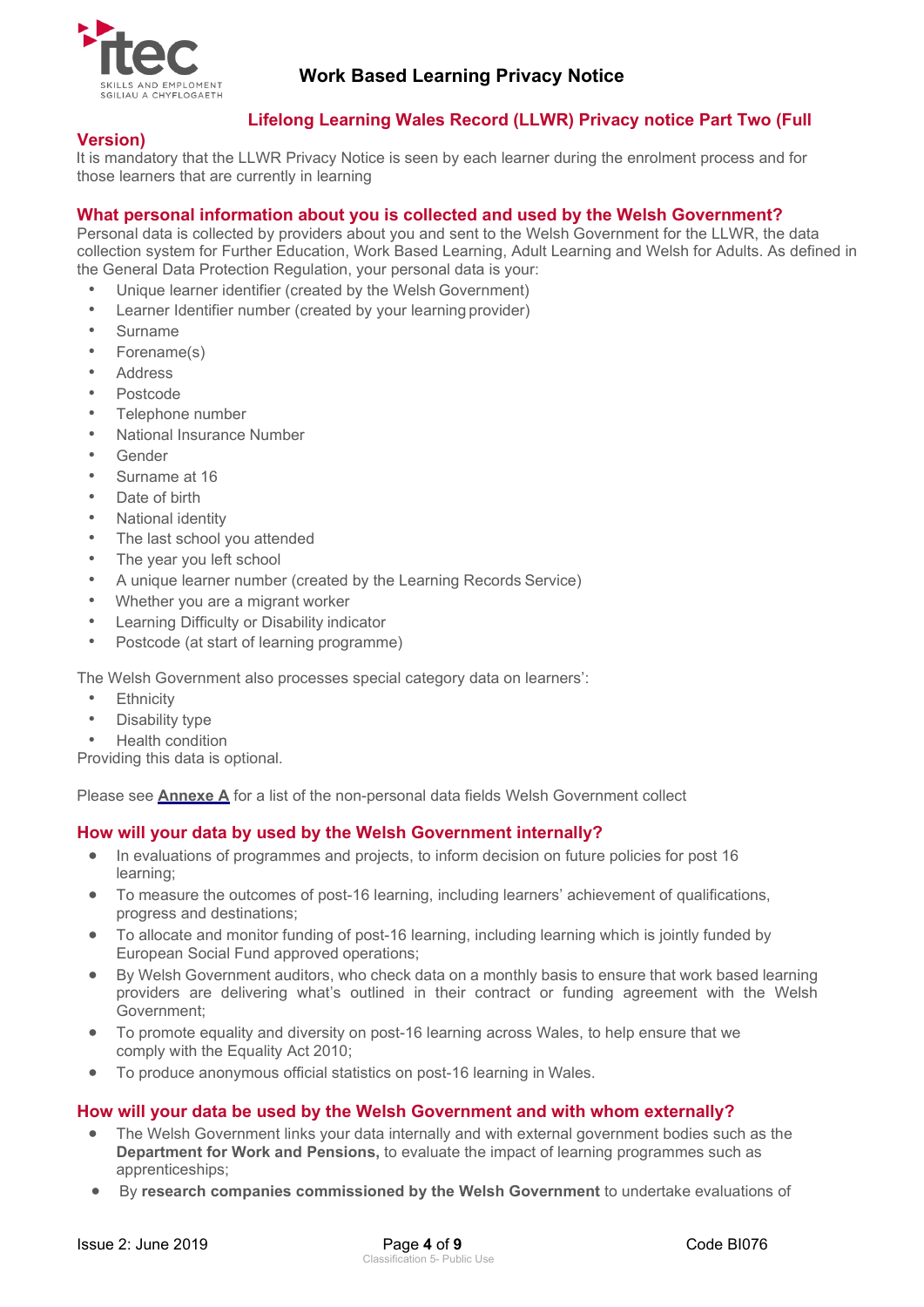

programmes such as Apprenticeships and Traineeships. This may include contacting learners past and present to take part in surveys, although you will always have the option to take part or not in the survey if contacted;

- By the **Office for National Statistics (ONS)**, to publish aggregate statistics related to the economy, population and society at UK, Wales, and local levels. These statistics will be published in a manner that ensures it is not possible to identify individuals. The ONS will also use the datato undertake research, or to make de-identified data available to approved researchers (as defined in the Digital Economy Act), through their secure research environment. These research projects may involve linking data to other data sources to help understand the interaction between the education system and other issues such as health, well-being or the economy. Again the research will be undertaken in a manner that includes checks being carried out to make sure that identities are not revealed by the results of the analysis;
- By **NHS Wales Informatics Service (NWIS)**, who will work with a Secure Research Environment, to link your data with other anonymised information about you which is available to the Welsh Government, the NHS and other public organisation, making sure that identities are not revealed by the results of the analysis;
- By **Swansea University,** a Secure Research Environment where research can be done using anonymised information and where checks are carried out to make sure that identities are not revealed by the results of the analysis. Your name, address and postcode will remainseparate from your data at all times and will not be available in the Secure Research Environment. The information is used for statistical and research purposes only. An example of the key research questions that are answered by this work is how health and individual circumstances affect the educational attainment of learners in Wales;
- By **Qualifications Wales** to undertake analysis of learner numbers at qualification and sector levels, to help inform sector reviews of qualifications. https://www.qualificationswales.org/english/;
- By **Estyn**. Learner number data is analysed and used by Estyn inspectors as part of their inspections of learning undertaken in further education institutions, work-based learning providers, and adult learning providers [https://www.estyn.gov.wales/language;](https://www.estyn.gov.wales/language)
- By the **UK Government Department for Education,** to link learner records to employment, earnings and benefits records held by the Department for Work and Pensions, in order toidentify and analyse the destinations of learners into further learning and/or employment once they have left learning https:[//www.gov.uk/government/organisations/department-for-work-](http://www.gov.uk/government/organisations/department-for-work-) pensions/about/personalinformation-charter;
- By **IFF Research** who undertake research surveys to provide an up to date picture of the pay of the apprentice population in the Wales and across Great Britain and to assist with the development and monitoring of apprenticeship and national minimum wage policy [http://www.iffresearch.com/;](http://www.iffresearch.com/)
- By **KPMG, PwC, BTP Associates Ltd, Mazars** and **RSM Uk**, auditors of further education funding who ensure the Welsh Government can assess whether data returned by institutions are a reliable basis for making funding decisions<https://home.kpmg/uk/en/home.html> [https://www.pwc.com](https://www.pwc.com/) [http://btpassoc.co.uk](http://btpassoc.co.uk/) [https://www.mazars.co.uk](https://www.mazars.co.uk/) <https://www.rsmuk.com/>

*\* The processing of personal data in such a way that the data can no longer be attributed to a specific learner without the use of additional information.*

The following third party contractors carry out data matching and analysis on behalf of the Welsh Government:

- **London Economics Ltd** matches together the same learners that appear in separate educational datasets (the Pupil Level Annual Schools Census, Welsh Examinations Database, Post-16 Collection and Higher Education Statistics Authority data) which in turn is used by Welsh Government to understand learners' progress through the education system, and their destinations once they leave learning [https://lond1conomics.co.uk/](https://londoneconomics.co.uk/)
- **FFT Education Ltd**  LLWR and Welsh Examinations Database data is linked and used to calculate value added measures, as part of Welsh Government's post-16 performance measures [https://fft.org.uk](https://fft.org.uk/)

The sharing of learner data with third party contractors is always governed by strict requirements of confidentiality and security, and contractors carrying out research and evaluations on our behalf have to comply with the Government Social Research Code.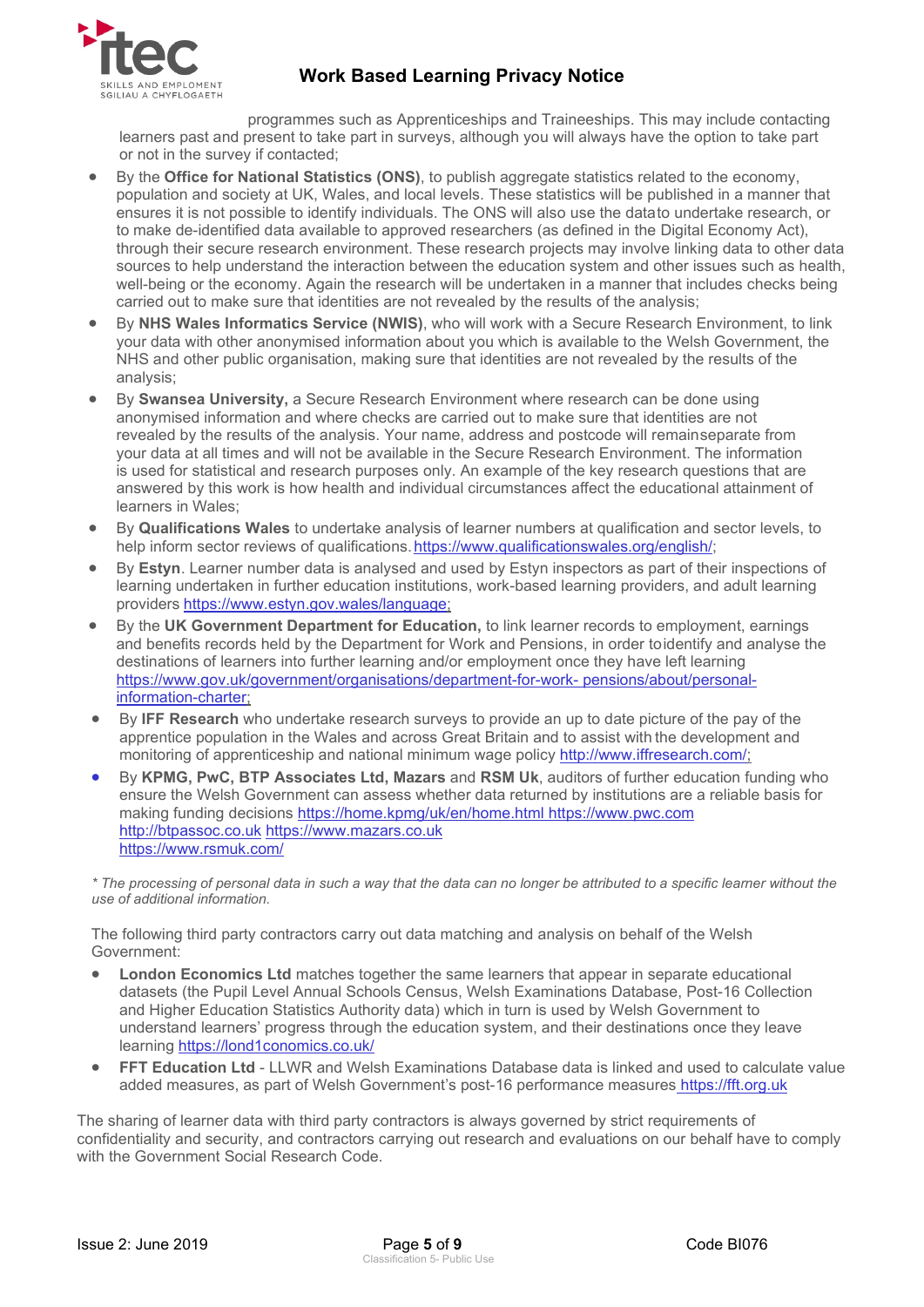

## **Data Sharing Agreements**

The Welsh Government has a formal data sharing agreement in place whenever we share your data with a third party. Part of the agreement means the third party will have to sign a confidentiality agreement in relation to your data to show that they operate satisfactory information security procedures, that they will only use your information in prescribed ways and that they will destroy their copies of your data when it is no longer needed.

## **Security Arrangements for your data held by the Welsh Government**

The data the Welsh Government collects about you will be stored in an access controlled secure database, which is regularly tested for safety and integrity.

## **Summary of changes to the LLWR Privacy Notice between version 1.0 and 2.0**

- A list of the non-personal data fields we process about you has been added;
- We have made it clearer how your data is used by third party organisations;
- Web links to the third party organisations who WG share your data with have been added;
- We have stopped sharing data with HEFCW and Careers Wales.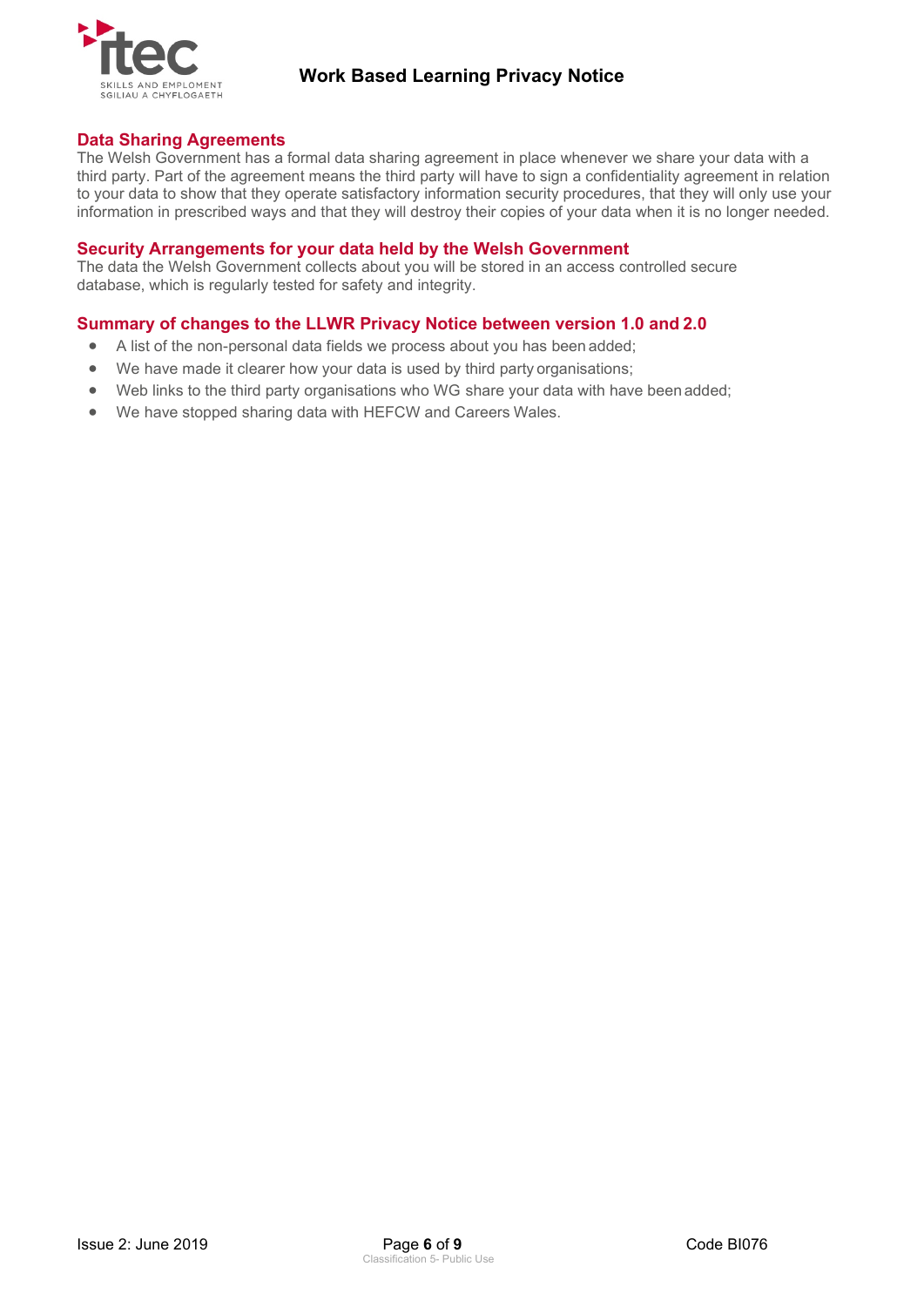

<span id="page-6-0"></span>

| <b>Annexe A</b>                                                |                                                                                                                                            |  |  |
|----------------------------------------------------------------|--------------------------------------------------------------------------------------------------------------------------------------------|--|--|
| Non personal data                                              | <b>Notes</b>                                                                                                                               |  |  |
| Accreditation of prior experiential learning<br>indicator      | Recognises the skills and knowledge that the learner<br>has already achieved towards a qualification.                                      |  |  |
| Actual work or centre based hours                              | Records how much time the learner has spent learning<br>at an employer or at a college or other learning centre                            |  |  |
| Amended work or centre based guided contact<br>hours           |                                                                                                                                            |  |  |
| Assessable learning                                            | Whether learning is assessable, allowing<br>identification of learning activities which should have linked<br>awards (qualifications)      |  |  |
| Attainment indicator                                           |                                                                                                                                            |  |  |
| Award credit level/value                                       |                                                                                                                                            |  |  |
| Award entry identifier                                         | Identifier for each award entry for this learning<br>programme                                                                             |  |  |
| Award learning aim reference                                   | Identifier for learning activity drawn from<br>Qualifications Wales or a Welsh Government<br>defined generic code                          |  |  |
| <b>Caring Responsibility</b>                                   | Records whether ESF-funded learners have<br>caring responsibilities                                                                        |  |  |
| Completion status                                              |                                                                                                                                            |  |  |
| <b>Country of Domicile</b>                                     |                                                                                                                                            |  |  |
| Credit level/value of learning activity                        |                                                                                                                                            |  |  |
| Date commenced and terminated learning<br>activity/programme   |                                                                                                                                            |  |  |
| Destination within three months of leaving                     |                                                                                                                                            |  |  |
| Employer name/postcode                                         |                                                                                                                                            |  |  |
| Employment status at start of programme/before<br>learning     |                                                                                                                                            |  |  |
| <b>Estimated Work /Centre Based Hours</b>                      | Records an estimate of how much time the learner is<br>likely to spend learning at an employer or at a college or<br>other learning centre |  |  |
| Expected end date of learning activity                         |                                                                                                                                            |  |  |
| Hours worked per week                                          |                                                                                                                                            |  |  |
| <b>Household Status</b>                                        | Records whether ESF-funded learners are from<br>jobless households                                                                         |  |  |
| <b>Immediate Destination</b>                                   | Destination of learner within four weeks of<br>leaving the programme                                                                       |  |  |
| <b>Learner Provision Funding</b>                               |                                                                                                                                            |  |  |
| Learning aim reference                                         | Identifier for learning activity drawn from<br>Qualifications Wales or a Welsh Government defined<br>generic code                          |  |  |
| Learning Programme Code/activity reference<br>used by provider |                                                                                                                                            |  |  |
| Learning Programme Expected End Date                           |                                                                                                                                            |  |  |
| Learning programme identifier                                  |                                                                                                                                            |  |  |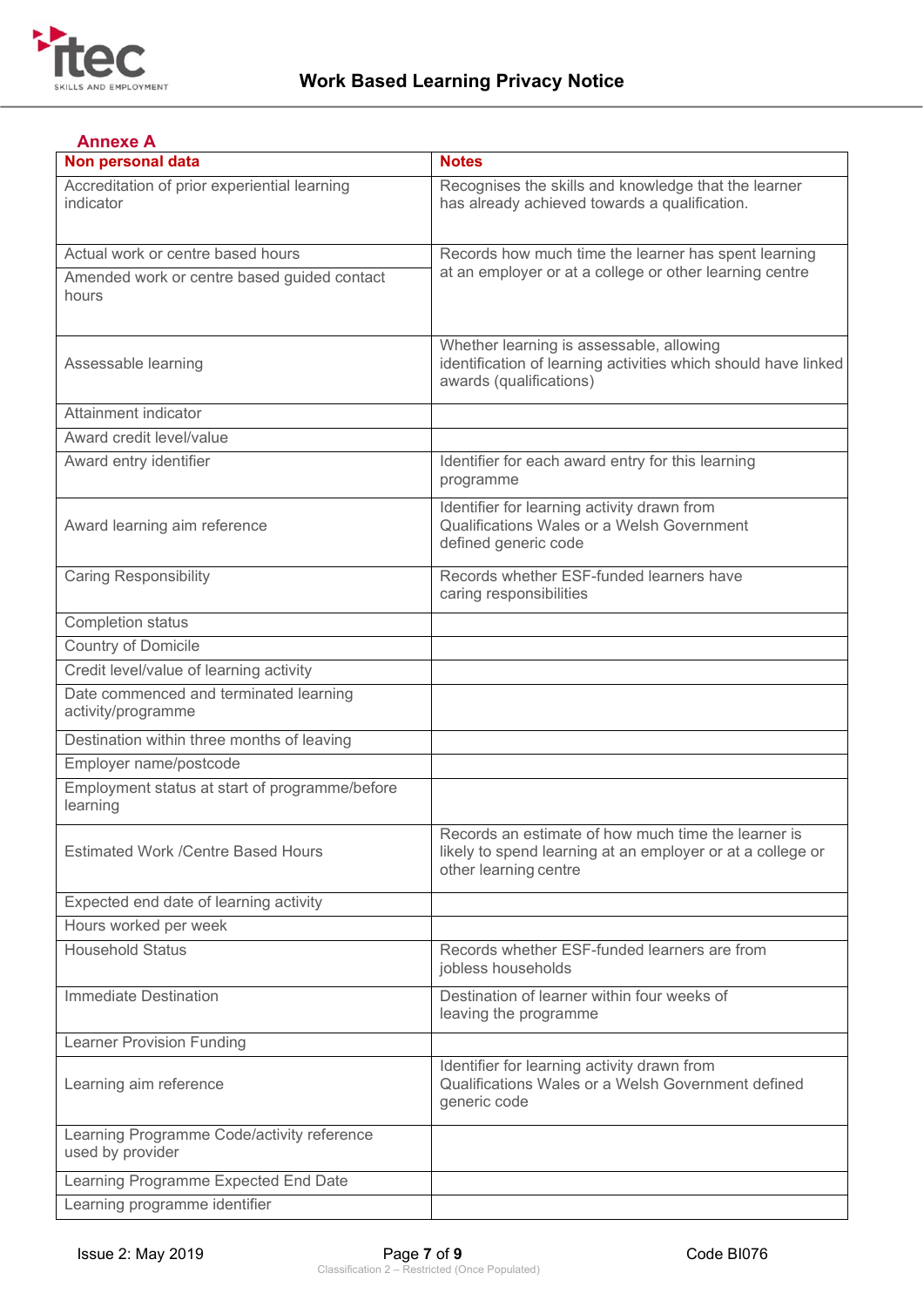

| Learning Reference used by provider                                         |                                                                                                                             |  |
|-----------------------------------------------------------------------------|-----------------------------------------------------------------------------------------------------------------------------|--|
| Length of employment with same employer                                     |                                                                                                                             |  |
| Level of highest qualification achieved prior to<br>learning programme      |                                                                                                                             |  |
| Learning Difficulty or Disability indicator                                 |                                                                                                                             |  |
| Major source of fees                                                        |                                                                                                                             |  |
| Method of delivery                                                          | Records whether learning is delivered in classrooms, in the<br>workplace or in other ways                                   |  |
| Postcode (at start of learning programme)                                   |                                                                                                                             |  |
| Programme Start Date                                                        |                                                                                                                             |  |
| Proportion of learning activity delivered through<br>the medium of Welsh    |                                                                                                                             |  |
| Provider delivering learning                                                |                                                                                                                             |  |
| Reason for termination of learning programme                                |                                                                                                                             |  |
| Result and date of result                                                   |                                                                                                                             |  |
| Sector framework codes                                                      |                                                                                                                             |  |
| Size of employer/Small to Medium Enterprise<br>(SME) code                   |                                                                                                                             |  |
| Subcontractor delivering programme                                          |                                                                                                                             |  |
| Subject of learning/title of award/learning activity                        |                                                                                                                             |  |
| Total fees paid for learning programme                                      |                                                                                                                             |  |
| Type of highest Welsh qualification achieved<br>prior to learning programme |                                                                                                                             |  |
| Type of learning programme/activity/award                                   |                                                                                                                             |  |
| Type of Welsh medium learning                                               |                                                                                                                             |  |
| Unitary authority code                                                      |                                                                                                                             |  |
| Welsh speaker indicator                                                     |                                                                                                                             |  |
| Work or centre based guided contact hours                                   | Records how much time the learner is likely to<br>spend learning at an employer or at a college or other<br>learning centre |  |

LP83-02 Version 2.0

## **In signing this document I confirm:**

• That the Privacy Notice has been made available to me which explains how my data will be processed

| <b>Learner Signature</b> (To be signed by the learner on start date) |  |                               |  |  |
|----------------------------------------------------------------------|--|-------------------------------|--|--|
| Signature                                                            |  | <b>Name</b><br>(Please print) |  |  |
| <b>Date</b>                                                          |  |                               |  |  |